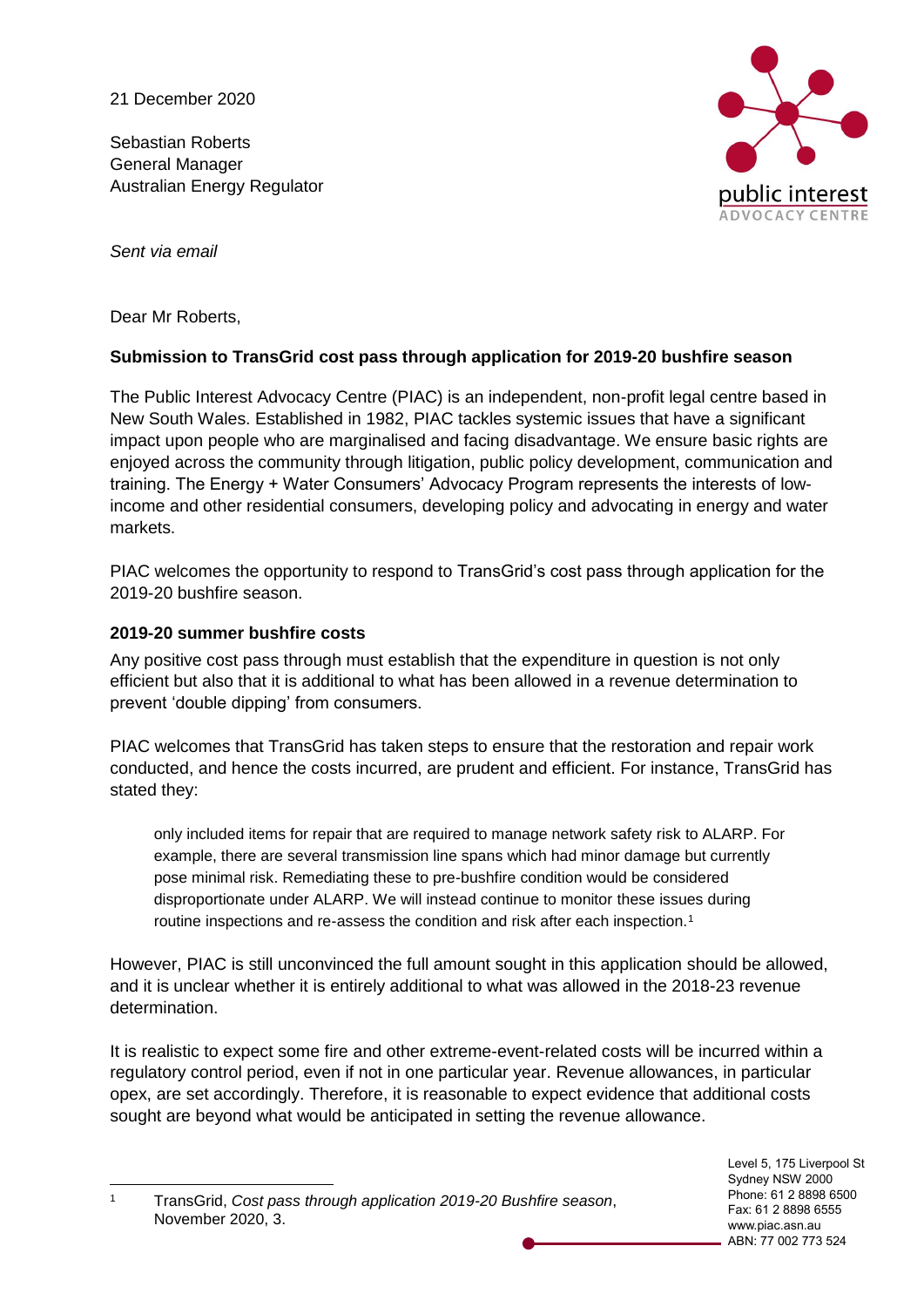While it would be excessive and inefficient to plan for and set revenues assuming major bushfires would occur every year, it is similarly and inefficient to allow a cost pass through at every opportunity. PIAC does not consider this case has been made.

Additionally, while TransGrid has identified and deducted some routine vegetation management costs from the amount sought in this application,<sup>2</sup> it is unclear whether similar deductions ought to be made to other expenditure categories. For instance, there are likely to have been potential efficiency gains and other cost deferrals as a result of reprioritising work across the network in order to respond to the bushfires which may result in avoided costs in network repair and condition assessment.

# **Treatment of future extreme event recovery costs**

This cost pass through application highlights the issues of risk management for extreme weather events and how standards for reliability are to be treated. With a changing climate and projections of more frequent and more severe weather events, we need mechanisms that deliver a resilient energy system where costs are distributed fairly.

The question of who pays for the damage caused by extreme weather events is also one about how risk is managed by regulated businesses. In general, risk should be borne by those best placed to manage it, but in this case, implementing the preferences of consumers is particularly important. This question of risk allocation and consumer preference is an important one to explore fully with consumers and consumer representatives.

There are two basic approaches for network businesses managing the risk to infrastructure caused by extreme weather events.

In the first approach network businesses could be expected to manage the risk of extreme weather events itself through their planning and decision making. They may even be able to justify that the cost of over-adaptation to climate risk is actually less expensive than underadaptation. For example, for a small additional cost, infrastructure could be made significantly more resilient, saving the cost to replace or significantly repair it should it be hit by extreme weather. In this case, the businesses may be able to justify augmenting certain infrastructure to withstand more extreme weather events with the expense passed on to consumers.

Alternatively, the expense of augmenting infrastructure to withstand extreme weather events might be deemed inefficient. For example, it might be considered too difficult to predict where an extreme weather event will strike and how it would impact infrastructure. In this case, consumers would carry the risk of the costs to repair or replace infrastructure being passed through as the damage occurs. This approach dilutes the responsibility of businesses to plan for changing climate as they are able to simply pass on the costs for repair or replacement of infrastructure on to consumers.

This cost pass through application is a reminder that damage to network infrastructure from extreme weather events is likely to increase and that the impact of extreme weather events needs to be considered and planned for across a number of regulated processes.

It would be timely for a more strategic review to consider how to fairly incorporate these into the risk allocation and cost recovery frameworks of the NEM.

<sup>-</sup>2 Ibid, 4 and 15.